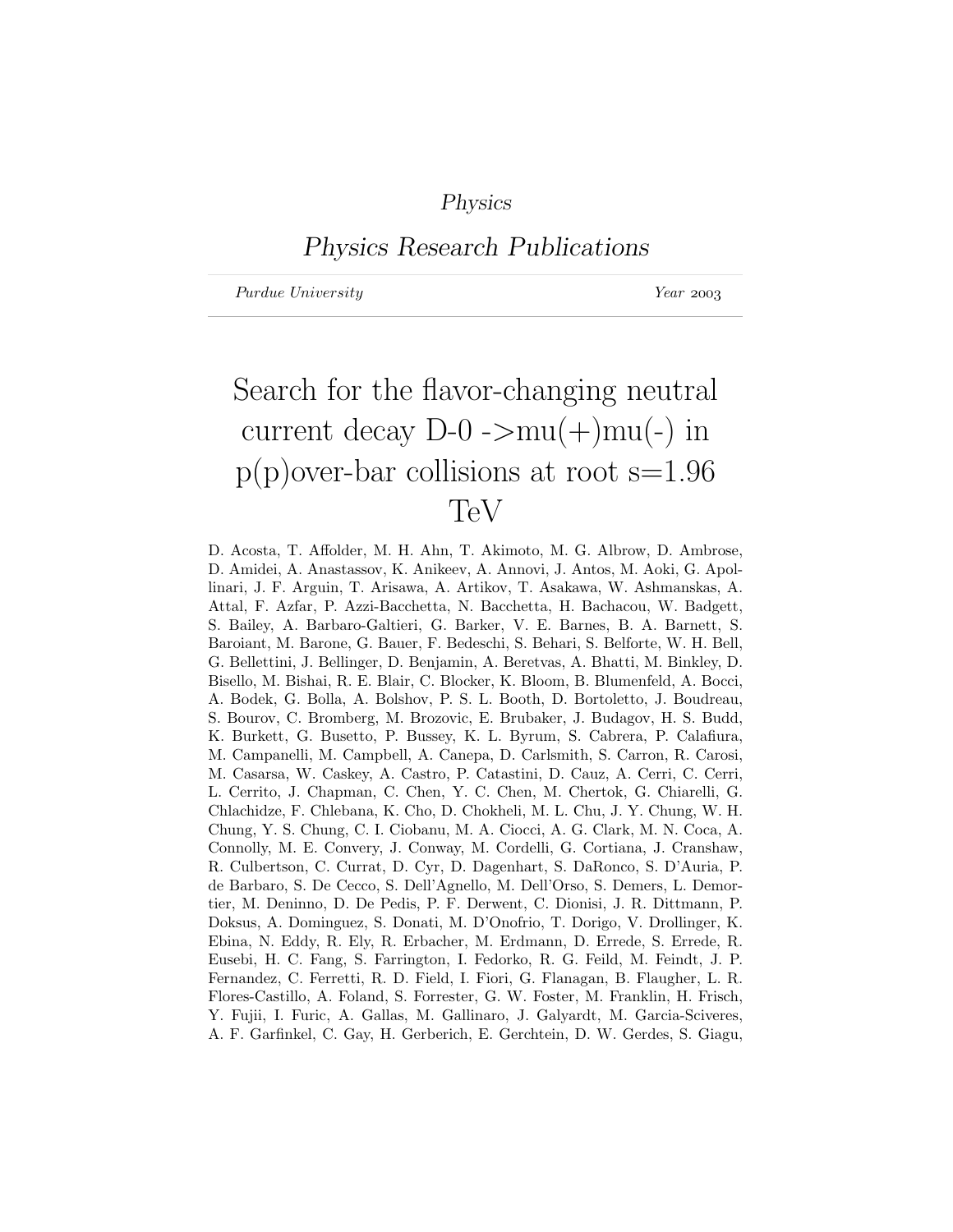P. Giannetti, A. Gibson, K. Gibson, C. Ginsburg, K. Giolo, M. Giordani, G. Giurgiu, V. Glagolev, D. Glenzinski, M. Gold, N. Goldschmidt, D. Goldstein, J. Goldstein, G. Gomez, G. Gomez-Ceballos, M. Goncharov, I. Gorelov, A. T. Goshaw, Y. Gotra, K. Goulianos, A. Gresele, G. Grim, C. Grosso-Pilcher, M. Guenther, J. G. da Costa, C. Haber, K. Hahn, S. R. Hahn, E. Halkiadakis, C. Hall, R. Handler, F. Happacher, K. Hara, M. Hare, R. F. Harr, R. M. Harris, F. Hartmann, K. Hatakeyama, J. Hauser, C. Hays, E. Heider, B. Heinemann, J. Heinrich, M. Hennecke, M. Herndon, C. Hill, D. Hirschbuehl, A. Hocker, K. D. Hoffman, A. Holloway, S. Hou, M. A. Houlden, B. T. Huffman, R. E. Hughes, J. Huston, K. Ikado, J. Incandela, G. Introzzi, M. Iori, Y. Ishizawa, C. Issever, A. Ivanov, Y. Iwata, B. Iyutin, E. James, D. Jang, J. Jarrell, D. Jeans, H. Jensen, M. Jones, S. Y. Jun, T. Junk, T. Kamon, J. Kang, M. K. Unel, P. E. Karchin, S. Kartal, Y. Kato, Y. Kemp, R. Kephart, U. Kerzel, D. Khazins, V. Khotilovich, B. Kilminster, B. J. Kim, D. H. Kim, H. S. Kim, J. E. Kim, M. J. Kim, M. S. Kim, S. B. Kim, S. H. Kim, T. H. Kim, Y. K. Kim, B. T. King, M. Kirby, M. Kirk, L. Kirsch, S. Klimenko, B. Knuteson, H. Kobayashi, P. Koehn, K. Kondo, J. Konigsberg, K. Kordas, A. Korn, A. Korytov, K. Kotelnikov, A. V. Kotwal, A. Kovalev, J. Kraus, I. Kravchenko, A. Kreymer, J. Kroll, M. Kruse, V. Krutelyov, S. E. Kuhlmann, N. Kuznetsova, A. T. Laasanen, S. Lai, S. Lami, S. Lammel, J. Lancaster, M. Lancaster, R. Lander, K. Lannon, A. Lath, G. Latino, R. Lauhakangas, I. Lazzizzera, Y. Le, C. Lecci, T. LeCompte, J. Lee, J. Lee, S. W. Lee, N. Leonardo, S. Leone, J. D. Lewis, K. Li, C. S. Lin, M. Lindgren, T. M. Liss, D. O. Litvintsev, T. Liu, Y. Liu, N. S. Lockyer, A. Loginov, J. Loken, M. Loreti, P. Loverre, D. Lucchesi, P. Lukens, L. Lyons, J. Lys, D. MacQueen, R. Madrak, K. Maeshima, P. Maksimovic, L. Malferrari, G. Manca, R. Marginean, A. Martin, M. Martin, V. Martin, M. Martinez, T. Maruyama, H. Matsunaga, M. Mattson, P. Mazzanti, K. S. McFarland, D. Mc-Givern, P. M. McIntyre, P. McNamara, R. McNulty, S. Menzemer, A. Menzione, P. Merkel, C. Mesropian, A. Messina, A. Meyer, T. Miao, L. Miller, R. Miller, J. S. Miller, R. Miquel, S. Miscetti, M. Mishina, G. Mitselmakher, A. Miyamoto, Y. Miyazaki, N. Moggi, R. Moore, M. Morello, T. Moulik, A. Mukherjee, M. Mulhearn, T. Muller, R. Mumford, A. Munar, P. Murat, S. Murgia, J. Nachtman, S. Nahn, I. Nakamura, I. Nakano, A. Napier, R. Napora, V. Necula, F. Niell, J. Nielsen, C. Nelson, T. Nelson, C. Neu, M. S. Neubauer, C. Newman-Holmes, A. S. Nicollerat, T. Nigmanov, H. Niu, L. Nodulman, K. Oesterberg, T. Ogawa, S. Oh, Y. D. Oh, T. Ohsugi, R. Oishi, T. Okusawa, R. Oldeman, R. Orava, W. Orejudos, C. Pagliarone, F. Palmonari, R. Paoletti, V. Papadimitriou, D. Partos, S. Pashapour, J. Patrick, G. Pauletta, M. Paulini, T. Pauly, C. Paus, D. Pellett, A. Penzo, T. J. Phillips, G. Piacentino, J. Piedra, K. T. Pitts, A. Pompos, L. Pondrom, G. Pope, O. Poukhov, F. Prakoshyn, T. Pratt, A. Pronko, J. Proudfoot, F. Ptohos, G. Punzi, J. Rademacker, A. Rakitine, S. Rappoccio, F. Ratnikov, H. Ray, A. Reichold, V. Rekovic, P. Renton, M. Rescigno, F. Rimondi, K. Rinnert, L. Ristori, M. Riveline, W. J. Robertson, A. Robson, T. Rodrigo, S. Rolli, L. Rosenson, R. Roser, R. Rossin, C. Rott, J. Russ, A. Ruiz, D. Ryan, H. Saarikko, A. Safonov, R. St Denis, W. K. Sakumoto, D. Saltzberg, C. Sanchez, A. Sansoni, L. Santi, S. Sarkar, K. Sato, P. Savard,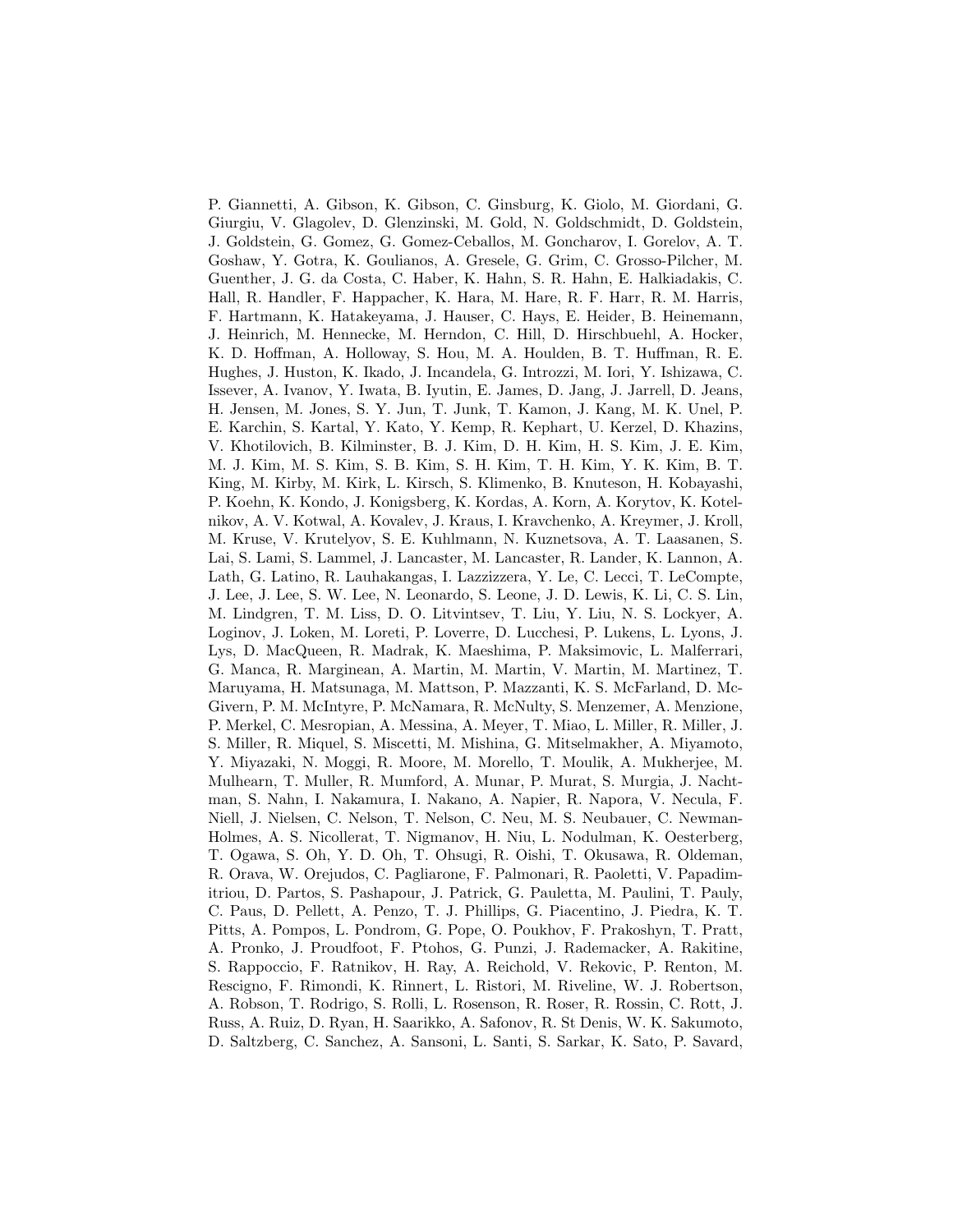A. Savoy-Navarro, P. Schemitz, P. Schlabach, E. E. Schmidt, M. P. Schmidt, M. Schmitt, G. Schofield, L. Scodellaro, A. Scribano, F. Scuri, A. Sedov, S. Seidel, Y. Seiya, F. Semeria, L. Sexton-Kennedy, I. Sfiligoi, M. D. Shapiro, T. Shears, P. F. Shepard, M. Shimojima, M. Shochet, Y. Shon, A. Sidoti, M. Siket, A. Sill, P. Sinervo, A. Sisakyan, A. Skiba, A. J. Slaughter, K. Sliwa, J. R. Smith, F. D. Snider, R. Snihur, S. V. Somalwar, J. Spalding, M. Spezziga, L. Spiegel, F. Spinella, M. Spiropulu, H. Stadie, B. Stelzer, O. Stelzer-Chilton, J. Strologas, D. Stuart, A. Sukhanov, K. Sumorok, H. Sun, T. Suzuki, A. Taffard, S. F. Takach, H. Takano, R. Takashima, Y. Takeuchi, K. Takikawa, P. Tamburello, M. Tanaka, R. Tanaka, B. Tannenbaum, N. Tanimoto, S. Tapprogge, M. Tecchio, P. K. Teng, K. Terashi, R. J. Tesarek, S. Tether, J. Thom, A. S. Thompson, E. Thomson, R. Thurman-Keup, P. Tipton, V. Tiwari, S. Tkaczyk, D. Toback, K. Tollefson, D. Tonelli, M. Tonnesmann, S. Torre, D. Torretta, W. Trischuk, J. Tseng, R. Tsuchiya, S. Tsuno, D. Tsybychev, N. Turini, M. Turner, F. Ukegawa, T. Unverhau, S. Uozumi, D. Usynin, L. Vacavant, T. Vaiciulis, A. Varganov, E. Vataga, S. Vejcik, G. Velev, G. Veramendi, T. Vickey, R. Vidal, I. Vila, R. Vilar, I. Volobouev, M. von der Mey, R. G. Wagner, R. L. Wagner, W. Wagner, N. Wallace, T. Walter, Z. Wan, M. J. Wang, S. M. Wang, B. Ward, S. Waschke, D. Waters, T. Watts, M. Weber, W. Wester, B. Whitehouse, A. B. Wicklund, E. Wicklund, T. Wilkes, H. H. Williams, P. Wilson, B. L. Winer, P. Wittich, S. Wolbers, M. Wolter, M. Worcester, S. Worm, T. Wright, X. Wu, F. Wurthwein, A. Wyatt, A. Yagil, T. Yamashita, K. Yamamoto, U. K. Yang, W. Yao, G. P. Yeh, K. Yi, J. Yoh, P. Yoon, K. Yorita, T. Yoshida, I. Yu, S. Yu, Z. Yu, J. C. Yun, L. Zanello, A. Zanetti, I. Zaw, F. Zetti, J. Zhou, A. Zsenei, and S. Zucchelli

This paper is posted at Purdue e-Pubs. http://docs.lib.purdue.edu/physics articles/500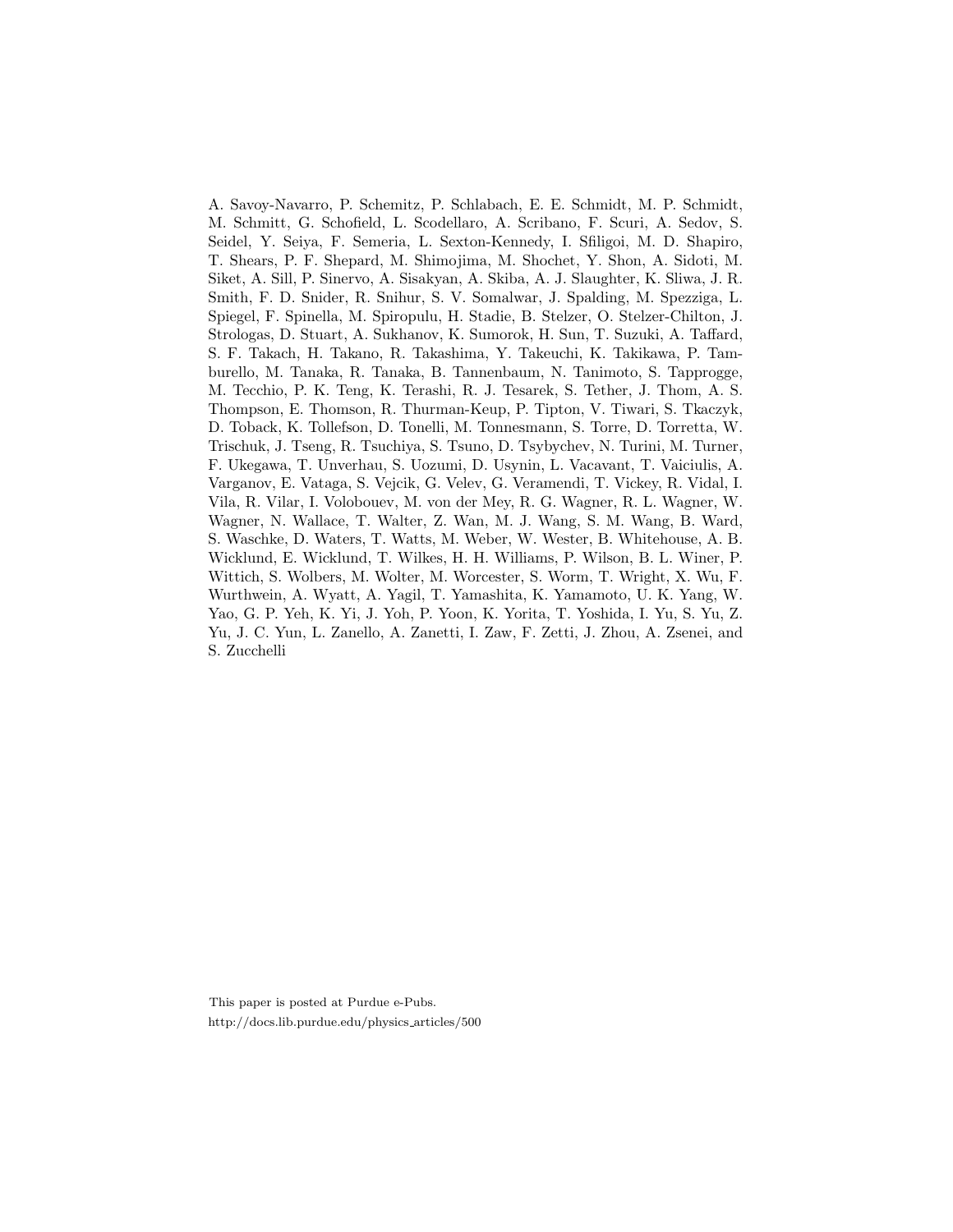### **Search for the flavor-changing neutral current decay**  $D^0 \rightarrow \mu^+ \mu^-$  **in**  $p\bar{p}$  **collisions** at  $\sqrt{s}$  = 1.96 TeV

D. Acosta,<sup>14</sup> T. Affolder,<sup>7</sup> M. H. Ahn,<sup>25</sup> T. Akimoto,<sup>52</sup> M. G. Albrow,<sup>13</sup> D. Ambrose,<sup>40</sup> D. Amidei,<sup>30</sup> A. Anastassov,<sup>47</sup> K. Anikeev,<sup>29</sup> A. Annovi,<sup>41</sup> J. Antos,<sup>1</sup> M. Aoki,<sup>52</sup> G. Apollinari,<sup>13</sup> J.-F. Arguin,<sup>50</sup> T. Arisawa,<sup>54</sup> A. Artikov,<sup>11</sup> T. Asakawa,<sup>52</sup> W. Ashmanskas,<sup>2</sup> A. Attal,<sup>6</sup> F. Azfar,<sup>38</sup> P. Azzi-Bacchetta,<sup>39</sup> N. Bacchetta,<sup>39</sup> H. Bachacou,<sup>26</sup> W. Badgett,<sup>13</sup> S. Bailey,<sup>18</sup> A. Barbaro-Galtieri,<sup>26</sup> G. Barker,<sup>23</sup> V. E. Barnes,<sup>43</sup> B. A. Barnett,<sup>22</sup> S. Baroiant,<sup>5</sup> M. Barone,<sup>15</sup> G. Bauer,<sup>29</sup> F. Bedeschi,<sup>41</sup> S. Behari,<sup>22</sup> S. Belforte,<sup>51</sup> W. H. Bell,<sup>17</sup> G. Bellettini,<sup>41</sup> J. Bellinger,<sup>55</sup> D. Benjamin,<sup>12</sup> A. Beretvas,<sup>13</sup> A. Bhatti,<sup>45</sup> M. Binkley,<sup>13</sup> D. Bisello,<sup>39</sup> M. Bishai,<sup>13</sup> R. E. Blair,<sup>2</sup> C. Blocker,<sup>4</sup> K. Bloom,<sup>30</sup> B. Blumenfeld,<sup>22</sup> A. Bocci,<sup>45</sup> A. Bodek,<sup>44</sup> G. Bolla,<sup>43</sup> A. Bolshov,<sup>29</sup> P. S. L. Booth,<sup>27</sup> D. Bortoletto,<sup>43</sup> J. Boudreau,<sup>42</sup> S. Bourov,<sup>13</sup> C. Bromberg,<sup>31</sup> M. Brozovic,<sup>12</sup> E. Brubaker,  $^{26}$  J. Budagov,  $^{11}$  H. S. Budd,  $^{44}$  K. Burkett,  $^{18}$  G. Busetto,  $^{39}$  P. Bussey,  $^{17}$  K. L. Byrum,  $^2$  S. Cabrera,  $^{12}$  P. Calafiura,  $^{26}$ M. Campanelli,<sup>16</sup> M. Campbell,<sup>30</sup> A. Canepa,<sup>43</sup> D. Carlsmith,<sup>55</sup> S. Carron,<sup>12</sup> R. Carosi,<sup>41</sup> M. Casarsa,<sup>51</sup> W. Caskey,<sup>5</sup> A. Castro,<sup>3</sup> P. Catastini,<sup>41</sup> D. Cauz,<sup>51</sup> A. Cerri,<sup>26</sup> C. Cerri,<sup>41</sup> L. Cerrito,<sup>21</sup> J. Chapman,<sup>30</sup> C. Chen,<sup>40</sup> Y. C. Chen,<sup>1</sup> M. Chertok,<sup>5</sup> G. Chiarelli,<sup>41</sup> G. Chlachidze,<sup>11</sup> F. Chlebana,<sup>13</sup> K. Cho,<sup>25</sup> D. Chokheli,<sup>11</sup> M. L. Chu,<sup>1</sup> J. Y. Chung,<sup>35</sup> W.-H. Chung,<sup>55</sup> Y. S. Chung,<sup>44</sup> C. I. Ciobanu,<sup>21</sup> M. A. Ciocci,<sup>41</sup> A. G. Clark,<sup>16</sup> M. N. Coca,<sup>44</sup> A. Connolly,<sup>26</sup> M. E. Convery,<sup>45</sup> J. Conway,<sup>47</sup> M. Cordelli,<sup>15</sup> G. Cortiana,<sup>39</sup> J. Cranshaw,<sup>49</sup> R. Culbertson,<sup>13</sup> C. Currat,<sup>26</sup> D. Cyr,<sup>55</sup> D. Dagenhart,<sup>4</sup> S. DaRonco,<sup>39</sup> S. D'Auria,<sup>17</sup> P. de Barbaro,<sup>44</sup> S. De Cecco,<sup>46</sup> S. Dell'Agnello,<sup>15</sup> M. Dell'Orso,<sup>41</sup> S. Demers,<sup>44</sup> L. Demortier,<sup>45</sup> M. Deninno,<sup>3</sup> D. De Pedis,<sup>46</sup> P. F. Derwent,<sup>13</sup> C. Dionisi,<sup>46</sup> J. R. Dittmann,<sup>13</sup> P. Doksus,<sup>21</sup> A. Dominguez,<sup>26</sup> S. Donati,<sup>41</sup> M. D'Onofrio,<sup>16</sup> T. Dorigo,<sup>39</sup> V. Drollinger,<sup>33</sup> K. Ebina,<sup>54</sup> N. Eddy,<sup>21</sup> R. Ely,<sup>26</sup> R. Erbacher,<sup>13</sup> M. Erdmann,<sup>23</sup> D. Errede,<sup>21</sup> S. Errede,<sup>21</sup> R. Eusebi,<sup>44</sup> H.-C. Fang,<sup>26</sup> S. Farrington,<sup>17</sup> I. Fedorko,<sup>41</sup> R. G. Feild,<sup>56</sup> M. Feindt,<sup>23</sup> J. P. Fernandez,<sup>43</sup> C. Ferretti,<sup>30</sup> R. D. Field,<sup>14</sup> I. Fiori,<sup>41</sup> G. Flanagan,<sup>31</sup> B. Flaugher,<sup>13</sup> L. R. Flores-Castillo,<sup>42</sup> A. Foland,<sup>18</sup> S. Forrester,<sup>5</sup> G. W. Foster,<sup>13</sup> M. Franklin,<sup>18</sup> H. Frisch,<sup>10</sup> Y. Fujii,<sup>24</sup> I. Furic,<sup>29</sup> A. Gallas,<sup>34</sup> M. Gallinaro,<sup>45</sup> J. Galyardt,<sup>9</sup> M. Garcia-Sciveres,<sup>26</sup> A. F. Garfinkel,<sup>43</sup> C. Gay,<sup>56</sup> H. Gerberich,<sup>12</sup> E. Gerchtein,<sup>9</sup> D. W. Gerdes,<sup>30</sup> S. Giagu,<sup>46</sup> P. Giannetti,<sup>41</sup> A. Gibson,<sup>26</sup> K. Gibson,<sup>9</sup> C. Ginsburg,<sup>55</sup> K. Giolo,<sup>43</sup> M. Giordani,<sup>5</sup> G. Giurgiu,<sup>9</sup> V. Glagolev,<sup>11</sup> D. Glenzinski,<sup>13</sup> M. Gold,<sup>33</sup> N. Goldschmidt,<sup>30</sup> D. Goldstein,<sup>6</sup> J. Goldstein,<sup>13</sup> G. Gomez, <sup>8</sup> G. Gomez-Ceballos,<sup>29</sup> M. Goncharov,<sup>48</sup> I. Gorelov,<sup>33</sup> A. T. Goshaw,<sup>12</sup> Y. Gotra,<sup>42</sup> K. Goulianos,<sup>45</sup> A. Gresele,<sup>3</sup> G. Grim,<sup>5</sup> C. Grosso-Pilcher,<sup>10</sup> M. Guenther,<sup>43</sup> J. Guimaraes da Costa,<sup>18</sup> C. Haber,<sup>26</sup> K. Hahn,<sup>40</sup> S. R. Hahn,<sup>13</sup> E. Halkiadakis,<sup>44</sup> C. Hall,<sup>18</sup> R. Handler,<sup>55</sup> F. Happacher,<sup>15</sup> K. Hara,<sup>52</sup> M. Hare,<sup>53</sup> R. F. Harr,<sup>30</sup> R. M. Harris,<sup>13</sup> F. Hartmann,<sup>23</sup> K. Hatakeyama,<sup>45</sup> J. Hauser,<sup>6</sup> C. Hays,<sup>12</sup> E. Heider,<sup>53</sup> B. Heinemann,<sup>27</sup> J. Heinrich,<sup>40</sup> M. Hennecke,<sup>23</sup> M. Herndon,<sup>22</sup> C. Hill,<sup>7</sup> D. Hirschbuehl,<sup>23</sup> A. Hocker,<sup>44</sup> K. D. Hoffman,<sup>10</sup> A. Holloway,<sup>18</sup> S. Hou,<sup>1</sup> M. A. Houlden,<sup>27</sup> B. T. Huffman,<sup>38</sup> R. E. Hughes,<sup>35</sup> J. Huston,<sup>31</sup> K. Ikado,<sup>54</sup> J. Incandela,<sup>7</sup> G. Introzzi,<sup>41</sup> M. Iori,<sup>46</sup> Y. Ishizawa,<sup>52</sup> C. Issever,<sup>7</sup> A. Ivanov,<sup>44</sup> Y. Iwata,<sup>20</sup> B. Iyutin,<sup>29</sup> E. James,<sup>30</sup> D. Jang,<sup>47</sup> J. Jarrell,<sup>33</sup> D. Jeans,<sup>46</sup> H. Jensen,<sup>13</sup> M. Jones,<sup>40</sup> S. Y. Jun,<sup>9</sup> T. Junk,<sup>21</sup> T. Kamon,<sup>48</sup> J. Kang,<sup>30</sup> M. Karagoz Unel,<sup>34</sup> P. E. Karchin,<sup>30</sup> S. Kartal,<sup>13</sup> Y. Kato,<sup>37</sup> Y. Kemp,<sup>23</sup> R. Kephart,<sup>13</sup> U. Kerzel,<sup>23</sup> D. Khazins,<sup>12</sup> V. Khotilovich,<sup>48</sup> B. Kilminster,<sup>44</sup> B. J. Kim,<sup>25</sup> D. H. Kim,<sup>25</sup> H. S. Kim,<sup>21</sup> J. E. Kim,<sup>25</sup> M. J. Kim,<sup>9</sup> M. S. Kim,<sup>25</sup> S. B. Kim,<sup>25</sup> S. H. Kim,<sup>52</sup> T. H. Kim,<sup>29</sup> Y. K. Kim,<sup>10</sup> B. T. King,<sup>27</sup> M. Kirby,<sup>12</sup> M. Kirk,<sup>4</sup> L. Kirsch,<sup>4</sup> S. Klimenko,<sup>14</sup> B. Knuteson,<sup>10</sup> H. Kobayashi,<sup>52</sup> P. Koehn,<sup>35</sup> K. Kondo,<sup>54</sup> J. Konigsberg,<sup>14</sup> K. Kordas,<sup>50</sup> A. Korn,<sup>29</sup> A. Korytov,<sup>14</sup> K. Kotelnikov,<sup>32</sup> A. V. Kotwal,<sup>12</sup> A. Kovalev,<sup>40</sup> J. Kraus,<sup>21</sup> I. Kravchenko,<sup>29</sup> A. Kreymer,<sup>13</sup> J. Kroll,<sup>40</sup> M. Kruse,<sup>12</sup> V. Krutelyov,<sup>48</sup> S. E. Kuhlmann,<sup>2</sup> N. Kuznetsova,<sup>13</sup> A. T. Laasanen,<sup>43</sup> S. Lai,<sup>50</sup> S. Lami,<sup>45</sup> S. Lammel,<sup>13</sup> J. Lancaster,<sup>12</sup> M. Lancaster,<sup>28</sup> R. Lander,<sup>5</sup> K. Lannon,<sup>21</sup> A. Lath,<sup>47</sup> G. Latino,<sup>33</sup> R. Lauhakangas,<sup>19</sup> I. Lazzizzera,<sup>39</sup> Y. Le,<sup>22</sup> C. Lecci,<sup>23</sup> T. LeCompte,<sup>2</sup> J. Lee,<sup>25</sup> J. Lee,<sup>44</sup> S. W. Lee,<sup>48</sup> N. Leonardo,<sup>29</sup> S. Leone,<sup>4T</sup> J. D. Lewis,<sup>13</sup> K. Li,<sup>56</sup> C. S. Lin,<sup>13</sup> M. Lindgren,<sup>6</sup> T. M. Liss,<sup>21</sup> D. O. Litvintsev,<sup>13</sup> T. Liu,<sup>13</sup> Y. Liu,<sup>16</sup> N. S. Lockyer,<sup>40</sup> A. Loginov,<sup>32</sup> J. Loken,<sup>38</sup> M. Loreti,<sup>39</sup> P. Loverre,<sup>46</sup> D. Lucchesi,<sup>39</sup> P. Lukens,<sup>13</sup> L. Lyons,<sup>38</sup> J. Lys,<sup>26</sup> D. MacQueen,<sup>50</sup> R. Madrak,<sup>18</sup> K. Maeshima,<sup>13</sup> P. Maksimovic,<sup>22</sup> L. Malferrari,<sup>3</sup> G. Manca,<sup>38</sup> R. Marginean,<sup>35</sup> A. Martin,<sup>56</sup> M. Martin,<sup>22</sup> V. Martin,<sup>34</sup> M. Martinez,<sup>13</sup> T. Maruyama,<sup>10</sup> H. Matsunaga,<sup>52</sup> M. Mattson,<sup>30</sup> P. Mazzanti,<sup>3</sup> K. S. McFarland,<sup>44</sup> D. McGivern,<sup>28</sup> P. M. McIntyre,<sup>48</sup> P. McNamara,<sup>47</sup> R. McNulty,<sup>27</sup> S. Menzemer,<sup>23</sup> A. Menzione,<sup>41</sup> P. Merkel,<sup>13</sup> C. Mesropian,<sup>45</sup> A. Messina,<sup>46</sup> A. Meyer,<sup>13</sup> T. Miao,<sup>13</sup> L. Miller,<sup>18</sup> R. Miller,<sup>31</sup> J. S. Miller,<sup>30</sup> R. Miquel,<sup>26</sup> S. Miscetti,<sup>15</sup> M. Mishina,<sup>13</sup> G. Mitselmakher,<sup>14</sup> A. Miyamoto,<sup>24</sup> Y. Miyazaki,<sup>37</sup> N. Moggi,<sup>3</sup> R. Moore,<sup>13</sup> M. Morello,<sup>41</sup> T. Moulik,<sup>43</sup> A. Mukherjee,<sup>13</sup> M. Mulhearn,<sup>29</sup> T. Muller,<sup>23</sup> R. Mumford,<sup>22</sup> A. Munar,<sup>40</sup> P. Murat,<sup>13</sup> S. Murgia,<sup>31</sup> J. Nachtman,<sup>13</sup> S. Nahn,<sup>56</sup> I. Nakamura,<sup>40</sup> I. Nakano,<sup>36</sup> A. Napier,<sup>53</sup> R. Napora,<sup>22</sup> V. Necula,<sup>14</sup> F. Niell,<sup>30</sup> J. Nielsen,<sup>26</sup> C. Nelson,<sup>13</sup> T. Nelson,<sup>13</sup> C. Neu,<sup>35</sup> M. S. Neubauer,<sup>29</sup> C. Newman-Holmes,<sup>13</sup> A.-S. Nicollerat,<sup>16</sup> T. Nigmanov,<sup>42</sup> H. Niu,<sup>4</sup> L. Nodulman,<sup>2</sup> K. Oesterberg,<sup>19</sup> T. Ogawa,<sup>54</sup> S. Oh,<sup>12</sup> Y. D. Oh,<sup>25</sup> T. Ohsugi,<sup>20</sup> R. Oishi,<sup>52</sup> T. Okusawa,<sup>37</sup> R. Oldeman,<sup>40</sup> R. Orava,<sup>19</sup> W. Orejudos,<sup>26</sup> C. Pagliarone,<sup>41</sup> F. Palmonari,<sup>41</sup> R. Paoletti,<sup>41</sup> V. Papadimitriou,<sup>49</sup> D. Partos,<sup>4</sup> S. Pashapour,<sup>50</sup> J. Patrick,<sup>13</sup> G. Pauletta,<sup>51</sup> M. Paulini,<sup>9</sup> T. Pauly,<sup>38</sup> C. Paus,<sup>29</sup> D. Pellett,<sup>5</sup> A. Penzo,<sup>51</sup> T. J. Phillips,<sup>12</sup> G. Piacentino,<sup>41</sup> J. Piedra,<sup>8</sup> K. T. Pitts,<sup>21</sup> A. Pompoš,<sup>43</sup> L. Pondrom,<sup>55</sup> G. Pope,<sup>42</sup> O. Poukhov,<sup>11</sup> F. Prakoshyn,<sup>11</sup> T. Pratt,<sup>27</sup> A. Pronko,<sup>14</sup> J. Proudfoot,<sup>2</sup> F. Ptohos,<sup>15</sup> G. Punzi,<sup>41</sup> J. Rademacker,<sup>38</sup> A. Rakitine,<sup>29</sup> S. Rappoccio,<sup>18</sup> F. Ratnikov,<sup>47</sup> H. Ray,<sup>30</sup> A. Reichold,<sup>38</sup> V. Rekovic,<sup>33</sup> P. Renton,<sup>38</sup> M. Rescigno,<sup>46</sup> F. Rimondi,<sup>3</sup> K. Rinnert,<sup>23</sup> L. Ristori,<sup>41</sup> M. Riveline,<sup>50</sup> W. J. Robertson,<sup>12</sup> A. Robson,<sup>38</sup> T. Rodrigo,<sup>8</sup> S. Rolli,<sup>53</sup> L. Rosenson,<sup>29</sup> R. Roser,<sup>13</sup> R. Rossin,<sup>39</sup> C. Rott,<sup>43</sup> J. Russ,<sup>9</sup> A. Ruiz,<sup>8</sup> D. Ryan,<sup>53</sup> H. Saarikko,<sup>19</sup> A. Safonov,<sup>5</sup> R. St. Denis,<sup>17</sup> W. K. Sakumoto,<sup>44</sup> D. Saltzberg,<sup>6</sup> C. Sanchez,<sup>35</sup> A. Sansoni,<sup>15</sup> L. Santi,<sup>51</sup> S. Sarkar,<sup>46</sup> K. Sato,<sup>52</sup>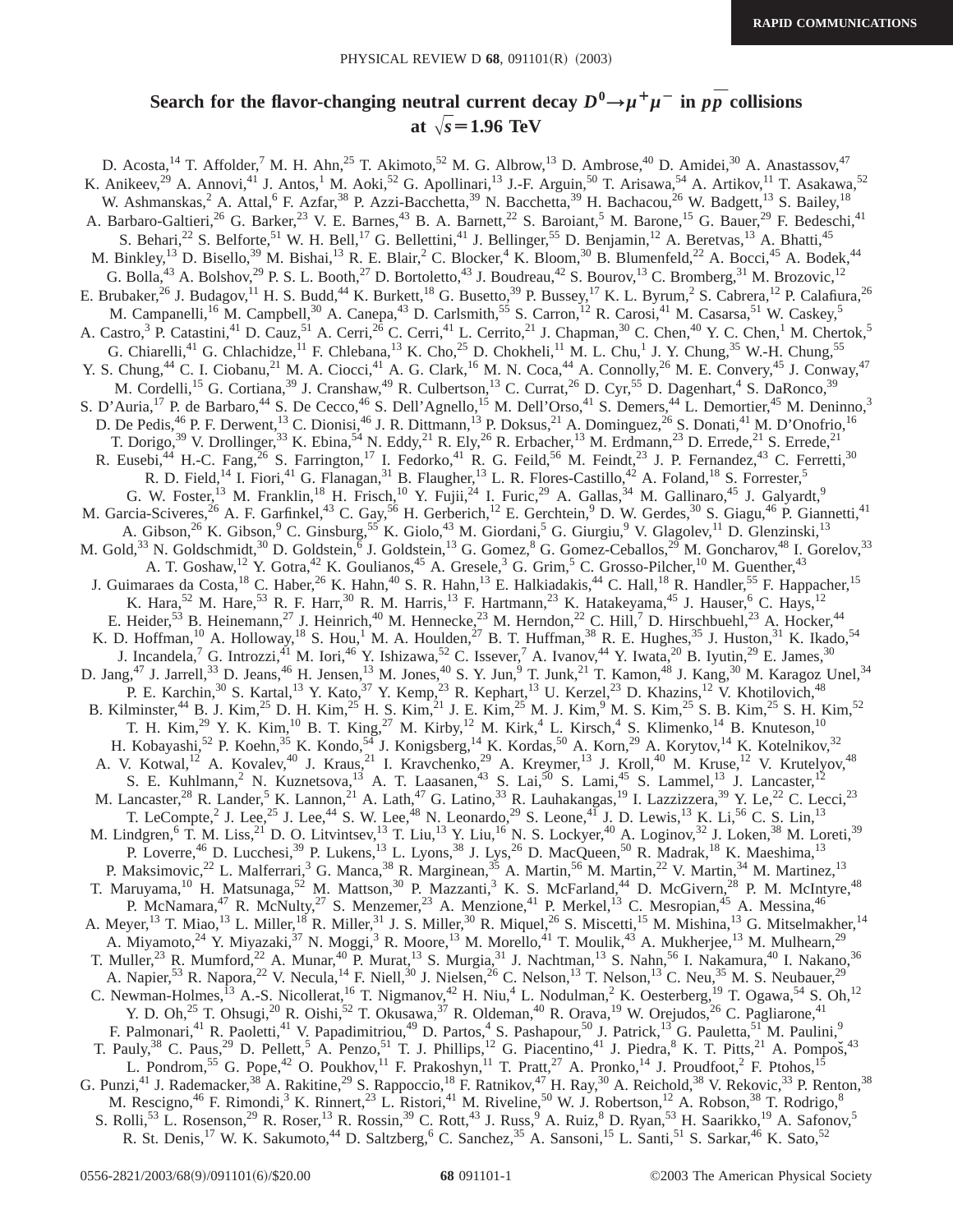P. Savard,<sup>50</sup> A. Savoy-Navarro,<sup>13</sup> P. Schemitz,<sup>23</sup> P. Schlabach,<sup>13</sup> E. E. Schmidt,<sup>13</sup> M. P. Schmidt,<sup>56</sup> M. Schmitt,<sup>34</sup> G. Schofield,<sup>5</sup> L. Scodellaro,<sup>39</sup> A. Scribano,<sup>41</sup> F. Scuri,<sup>41</sup> A. Sedov,<sup>43</sup> S. Seidel,<sup>33</sup> Y. Seiya,<sup>52</sup> F. Semeria,<sup>3</sup> L. Sexton-Kennedy,<sup>13</sup> I. Sfiligoi,<sup>15</sup> M. D. Shapiro,<sup>26</sup> T. Shears,<sup>27</sup> P. F. Shepard,<sup>42</sup> M. Shimojima,<sup>52</sup> M. Shochet,<sup>10</sup> Y. Shon,<sup>55</sup> A. Sidoti,<sup>41</sup> M. Siket, A. Sill,<sup>49</sup> P. Sinervo,<sup>50</sup> A. Sisakyan,<sup>11</sup> A. Skiba,<sup>23</sup> A. J. Slaughter,<sup>13</sup> K. Sliwa,<sup>53</sup> J. R. Smith,<sup>5</sup> F. D. Snider,<sup>13</sup> R. Snihur,<sup>28</sup> S. V. Somalwar,<sup>47</sup> J. Spalding,<sup>13</sup> M. Spezziga,<sup>49</sup> L. Spiegel,<sup>13</sup> F. Spinella,<sup>41</sup> M. Spiropulu,<sup>10</sup> H. Stadie,<sup>23</sup> B. Stelzer,<sup>50</sup> O. Stelzer-Chilton,<sup>50</sup> J. Strologas,<sup>21</sup> D. Stuart,<sup>7</sup> A. Sukhanov,<sup>14</sup> K. Sumorok,<sup>29</sup> H. Sun,<sup>53</sup> T. Suzuki,<sup>52</sup> A. Taffard,<sup>21</sup> S. F. Takach,<sup>30</sup> H. Takano,<sup>52</sup> R. Takashima,<sup>20</sup> Y. Takeuchi,<sup>52</sup> K. Takikawa,<sup>52</sup> P. Tamburello,<sup>12</sup> M. Tanaka,<sup>2</sup> R. Tanaka,<sup>36</sup> B. Tannenbaum,<sup>6</sup> N. Tanimoto,<sup>36</sup> S. Tapprogge,<sup>19</sup> M. Tecchio,<sup>30</sup> P. K. Teng,<sup>1</sup> K. Terashi,<sup>45</sup> R. J. Tesarek,<sup>13</sup> S. Tether,<sup>29</sup> J. Thom,<sup>13</sup> A. S. Thompson,<sup>17</sup> E. Thomson,<sup>35</sup> R. Thurman-Keup,<sup>2</sup> P. Tipton,<sup>44</sup> V. Tiwari,<sup>9</sup> S. Tkaczyk,<sup>13</sup> D. Toback,<sup>48</sup> K. Tollefson,<sup>31</sup> D. Tonelli,<sup>41</sup> M. Tönnesmann,<sup>31</sup> S. Torre,<sup>41</sup> D. Torretta,<sup>13</sup> W. Trischuk,<sup>50</sup> J. Tseng,<sup>29</sup> R. Tsuchiya,<sup>54</sup> S. Tsuno,<sup>52</sup> D. Tsybychev,<sup>14</sup> N. Turini,<sup>41</sup> M. Turner,<sup>27</sup> F. Ukegawa,<sup>52</sup> T. Unverhau,<sup>17</sup> S. Uozumi,<sup>52</sup> D. Usynin,<sup>40</sup> L. Vacavant,<sup>26</sup> T. Vaiciulis,<sup>44</sup> A. Varganov,<sup>30</sup> E. Vataga,<sup>41</sup> S. Vejcik III,<sup>13</sup> G. Velev,<sup>13</sup> G. Veramendi,<sup>26</sup> T. Vickey,<sup>21</sup> R. Vidal,<sup>13</sup> I. Vila, <sup>8</sup> R. Vilar, <sup>8</sup> I. Volobouev, <sup>26</sup> M. von der Mey, <sup>6</sup> R. G. Wagner, <sup>2</sup> R. L. Wagner, <sup>13</sup> W. Wagner, <sup>23</sup> N. Wallace,<sup>47</sup> T. Walter,<sup>23</sup> Z. Wan,<sup>47</sup> M. J. Wang,<sup>1</sup> S. M. Wang,<sup>14</sup> B. Ward,<sup>17</sup> S. Waschke,<sup>17</sup> D. Waters,<sup>28</sup> T. Watts,<sup>47</sup> M. Weber,<sup>26</sup> W. Wester,<sup>13</sup> B. Whitehouse,<sup>53</sup> A. B. Wicklund,<sup>2</sup> E. Wicklund,<sup>13</sup> T. Wilkes,<sup>5</sup> H. H. Williams,<sup>40</sup> P. Wilson,<sup>13</sup> B. L. Winer,<sup>35</sup> P. Wittich,<sup>40</sup> S. Wolbers,<sup>13</sup> M. Wolter,<sup>53</sup> M. Worcester,<sup>6</sup> S. Worm,<sup>47</sup> T. Wright,<sup>30</sup> X. Wu,<sup>16</sup> F. Würthwein,<sup>29</sup> A. Wyatt,<sup>28</sup> A. Yagil,<sup>13</sup> T. Yamashita,<sup>36</sup> K. Yamamoto,<sup>37</sup> U. K. Yang,<sup>10</sup> W. Yao,<sup>26</sup> G. P. Yeh,<sup>13</sup> K. Yi,<sup>22</sup> J. Yoh,<sup>13</sup> P. Yoon,<sup>44</sup> K. Yorita,<sup>54</sup> T. Yoshida,<sup>37</sup> I. Yu,<sup>25</sup> S. Yu,<sup>40</sup> Z. Yu,<sup>56</sup> J. C. Yun,<sup>13</sup> L. Zanello,<sup>46</sup> A. Zanetti,<sup>51</sup> I. Zaw,<sup>18</sup> F. Zetti, $^{41}$  J. Zhou, $^{47}$  A. Zsenei, $^{16}$  and S. Zucchelli<sup>3</sup>

<sup>~</sup>CDF Collaboration! <sup>1</sup> *Institute of Physics, Academia Sinica, Taipei, Taiwan 11529, Republic of China*

2 *Argonne National Laboratory, Argonne, Illinois 60439, USA*

3 *Istituto Nazionale di Fisica Nucleare, University of Bologna, I-40127 Bologna, Italy*

4 *Brandeis University, Waltham, Massachusetts 02254, USA*

5 *University of California at Davis, Davis, California 95616, USA*

6 *University of California at Los Angeles, Los Angeles, California 90024, USA*

7 *University of California at Santa Barbara, Santa Barbara, California 93106, USA*

8 *Instituto de Fisica de Cantabria, CSIC-University of Cantabria, 39005 Santander, Spain*

9 *Carnegie Mellon University, Pittsburgh, Pennsylvania 15213, USA*

<sup>10</sup>*Enrico Fermi Institute, University of Chicago, Chicago, Illinois 60637, USA*

<sup>11</sup>*Joint Institute for Nuclear Research, RU-141980 Dubna, Russia*

<sup>12</sup>*Duke University, Durham, North Carolina 27708, USA*

<sup>13</sup>*Fermi National Accelerator Laboratory, Batavia, Illinois 60510, USA*

<sup>14</sup>*University of Florida, Gainesville, Florida 32611, USA*

<sup>15</sup>*Laboratori Nazionali di Frascati, Istituto Nazionale di Fisica Nucleare, I-00044 Frascati, Italy*

<sup>16</sup>*University of Geneva, CH-1211 Geneva 4, Switzerland*

<sup>17</sup>*Glasgow University, Glasgow G12 8QQ, United Kingdom*

<sup>18</sup>*Harvard University, Cambridge, Massachusetts 02138, USA*

<sup>19</sup>*The Helsinki Group, Helsinki Institute of Physics and Division of High Energy Physics, Department of Physical Sciences,*

*University of Helsinki, FIN-00014 Helsinki, Finland*

<sup>20</sup>*Hiroshima University, Higashi-Hiroshima 724, Japan*

<sup>21</sup>*University of Illinois, Urbana, Illinois 61801, USA*

<sup>22</sup>*The Johns Hopkins University, Baltimore, Maryland 21218, USA*

<sup>23</sup>Institut für Experimentelle Kernphysik, Universität Karlsruhe, 76128 Karlsruhe, Germany

<sup>24</sup>*High Energy Accelerator Research Organization (KEK), Tsukuba, Ibaraki 305, Japan*

<sup>25</sup>*Center for High Energy Physics, Kyungpook National University, Taegu 702-701, Korea,*

*Seoul National University, Seoul 151-742, Korea,*

*and SungKyunKwan University, Suwon 440-746, Korea*

<sup>26</sup>*Ernest Orlando Lawrence Berkeley National Laboratory, Berkeley, California 94720, USA*

<sup>27</sup>*University of Liverpool, Liverpool L69 7ZE, United Kingdom*

<sup>28</sup>*University College London, London WC1E 6BT, United Kingdom*

<sup>29</sup>*Massachusetts Institute of Technology, Cambridge, Massachusetts 02139, USA*

<sup>30</sup>*University of Michigan, Ann Arbor, Michigan 48109, USA*

<sup>31</sup>*Michigan State University, East Lansing, Michigan 48824, USA*

<sup>32</sup>*Institution for Theoretical and Experimental Physics, ITEP, Moscow 117259, Russia*

<sup>33</sup>*University of New Mexico, Albuquerque, New Mexico 87131, USA*

<sup>34</sup>*Northwestern University, Evanston, Illinois 60208, USA*

<sup>35</sup>*The Ohio State University, Columbus, Ohio 43210, USA*

<sup>36</sup>*Okayama University, Okayama 700-8530, Japan*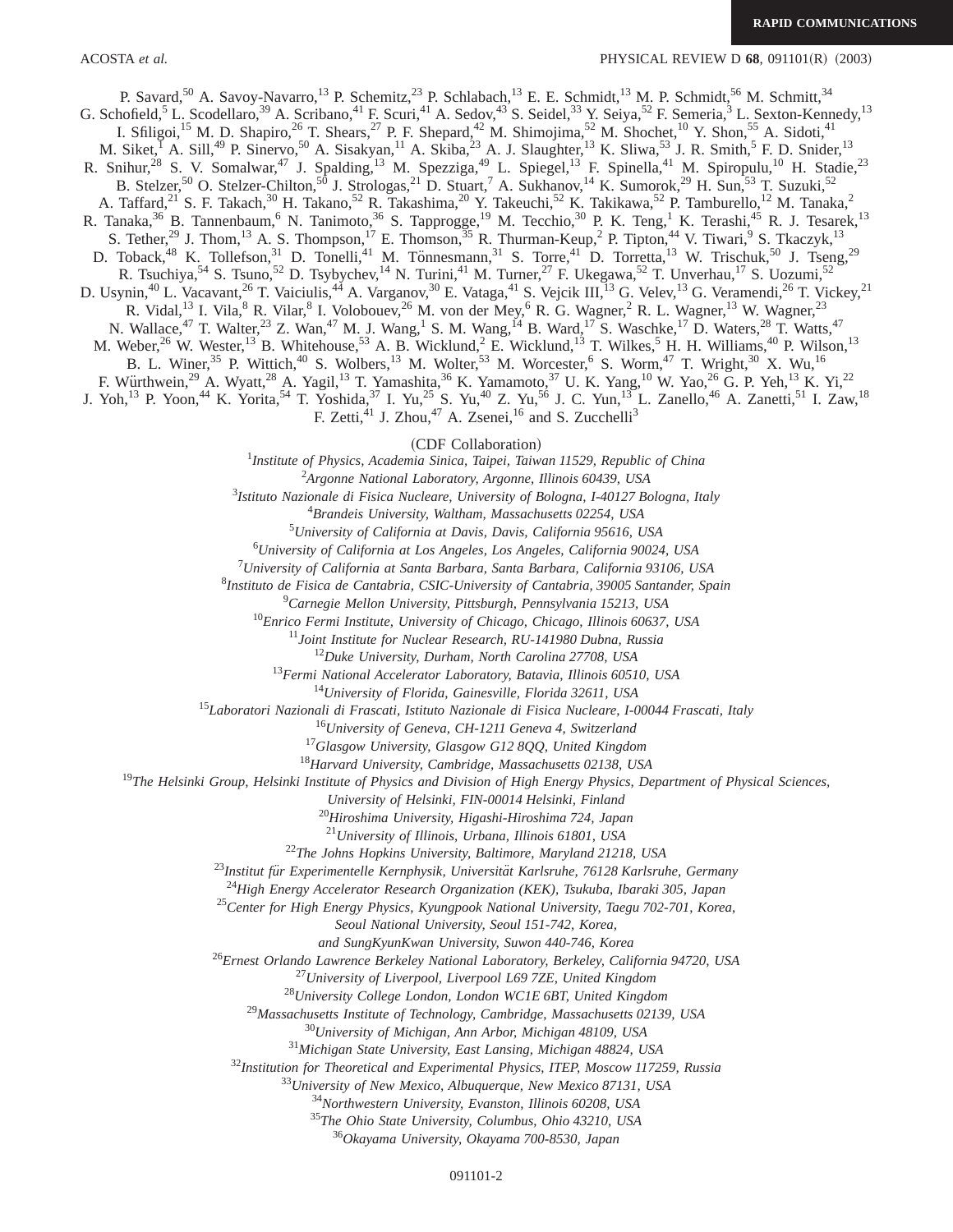<sup>37</sup>*Osaka City University, Osaka 588, Japan*

<sup>38</sup>*University of Oxford, Oxford OX1 3RH, United Kingdom*

<sup>39</sup>*Universita´ di Padova, Istituto Nazionale di Fisica Nucleare, Sezione di Padova-Trento, I-35131 Padova, Italy*

<sup>40</sup>*University of Pennsylvania, Philadelphia, Pennsylvania 19104, USA*

<sup>41</sup>*Istituto Nazionale di Fisica Nucleare, University and Scuola Normale Superiore of Pisa, I-56100 Pisa, Italy*

<sup>42</sup>*University of Pittsburgh, Pittsburgh, Pennsylvania 15260, USA*

<sup>43</sup>*Purdue University, West Lafayette, Indiana 47907, USA*

<sup>44</sup>*University of Rochester, Rochester, New York 14627, USA*

<sup>45</sup>*The Rockefeller University, New York, New York 10021, USA*

<sup>46</sup>*Instituto Nazionale de Fisica Nucleare, Sezione di Roma, University di Roma I, ''La Sapienza,'' I-00185 Roma, Italy*

<sup>47</sup>*Rutgers University, Piscataway, New Jersey 08855, USA*

<sup>48</sup>*Texas A&M University, College Station, Texas 77843, USA*

<sup>49</sup>*Texas Tech University, Lubbock, Texas 79409, USA*

<sup>50</sup>*Institute of Particle Physics, University of Toronto, Toronto, Canada M5S 1A7*

<sup>51</sup>*Istituto Nazionale di Fisica Nucleare, University of Trieste, Trieste, Italy*

*and Istituto Nazionale di Fisica Nucleare, University of Udine, Udine, Italy*

<sup>52</sup>*University of Tsukuba, Tsukuba, Ibaraki 305, Japan*

<sup>53</sup>*Tufts University, Medford, Massachusetts 02155, USA*

<sup>54</sup>*Waseda University, Tokyo 169, Japan*

<sup>55</sup>*University of Wisconsin, Madison, Wisconsin 53706, USA*

<sup>56</sup>*Yale University, New Haven, Connecticut 06520, USA*

(Received 19 August 2003; published 21 November 2003)

We report on a search for the flavor-changing neutral current decay  $D^0 \rightarrow \mu^+ \mu^-$  in  $p\bar{p}$  collisions at  $\sqrt{s}$  $=1.96$  TeV using 65 pb<sup>-1</sup> of data collected by the CDF II experiment at the Fermilab Tevatron Collider. A displaced-track trigger selects long-lived *D*<sup>0</sup> candidates in the  $D^0 \rightarrow \mu^+ \mu^-$  search channel, the kinematically similar  $D^0 \rightarrow \pi^+\pi^-$  channel used for normalization, the Cabibbo-favored  $D^0 \rightarrow K^-\pi^+$  channel used to optimize the selection criteria in an unbiased manner, and their charge conjugates. Finding no signal events in the  $D^0 \rightarrow \mu^+\mu^-$  search window, we set an upper limit on the branching fraction  $B(D^0 \rightarrow \mu^+\mu^-) \le 2.5 \times 10^{-6}$  $(3.3 \times 10^{-6})$  at the 90%  $(95%)$  confidence level.

DOI: 10.1103/PhysRevD.68.091101 PACS number(s): 13.20.Fc, 14.40.Lb

The flavor-changing neutral current (FCNC) decay  $D^0$  $\rightarrow \mu^+\mu^-$  [1] is highly suppressed in the standard model  $(SM)$  by the nearly exact Glashow-Iliopoulos-Maiani  $[2]$ cancellation. Observation of this decay at a rate significantly exceeding the SM expectation would indicate the presence of non-SM particles or couplings. In the context of the SM, Burdman *et al.* [3] calculate the branching fraction to be  $B(D^0 \rightarrow \mu^+ \mu^-) \approx 10^{-18}$  from short-distance processes, increasing to  $B(D^0 \rightarrow \mu^+ \mu^-) \approx 10^{-13}$  when long-distance processes are included. This prediction is many orders of magnitude beyond the reach of the present generation of experiments, whose most stringent published limits are 4.1  $\times 10^{-6}$  from BEATRICE [4] and  $4.2\times 10^{-6}$  from E771 [5] at the 90% confidence level. Thus, a large, unexplored region exists in which we can search for new physics.

Burdman *et al.* consider the effects on  $D^0 \rightarrow \mu^+ \mu^-$  from a number of extensions to the standard model: *R*-parity violating supersymmetry (SUSY), multiple Higgs doublets, extra fermions, extra dimensions, and extended technicolor. They find that the  $D^0 \rightarrow \mu^+ \mu^-$  branching ratio can be enhanced by orders of magnitude to the range of  $10^{-8}$  –  $10^{-10}$ in these scenarios, and in the case of *R*-parity violating SUSY, roughly to the level of the existing experimental limit. Similar enhancements can occur in *K* and *B* decays, but charm decays provide a unique laboratory to search for new physics couplings in the up-quark sector.

This search uses a  $65$  pb<sup>-1</sup> data sample recorded by the upgraded Collider Detector at Fermilab (CDF II) at the Tevatron  $p\bar{p}$  collider with  $\sqrt{s}$ =1.96 TeV between February 2002 and January 2003. The components of the CDF II detector pertinent to this analysis are described briefly below. Detailed descriptions can be found elsewhere  $[6]$ . CDF uses a cylindrical coordinate system in which  $\phi$  is the azimuthal angle, *r* is the radius from the nominal beam line, and *z* points in the proton beam direction and is zero at the center of the detector. The transverse plane is the plane perpendicular to the *z* axis. The pseudorapidity  $\eta$  is defined as  $\eta$  $\equiv$ tanh<sup>-1</sup>(cos  $\theta$ ), where  $\theta$  is the polar angle measured from the *z* axis. A silicon microstrip detector  $(SVX II)$  [7] and a cylindrical drift chamber  $(COT)$  [8] immersed in a 1.4 T solenoidal magnetic field track charged particles in the range  $|\eta|$  < 1.0. The SVX II provides up to five *r*- $\phi$  position measurements, each of roughly 15  $\mu$ m precision, at radii between 2.5 and 10.6 cm. The COT has 96 measurement layers, between 40 cm and 137 cm in radius, organized into alternating axial and  $\pm 2^{\circ}$  stereo superlayers. The solenoid covers  $r$ <150 cm, and electromagnetic and hadronic calorimetry occupy the region between 150 and 350 cm in radius. Four layers of planar drift chambers  $(CMU)$  [9] outside the hadron calorimeter cover the region  $|\eta|$  < 0.6 and detect muons of transverse momentum  $p_T$ >1.4 GeV/c penetrating the 5 absorption lengths of calorimeter material.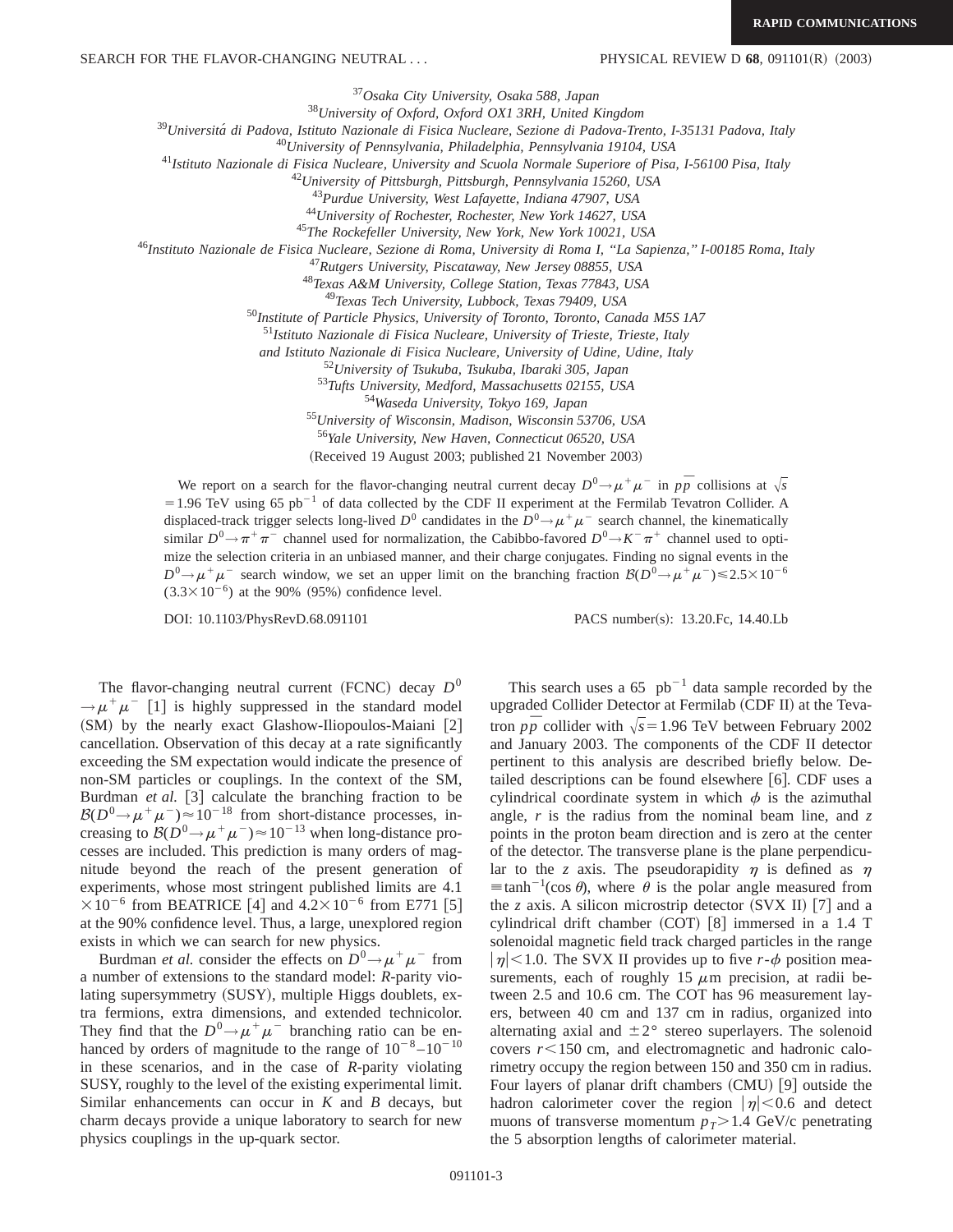The  $D<sup>0</sup>$  decays used in this analysis are selected with a three-level trigger system. At the first level, charged tracks are reconstructed in the COT transverse plane by a hardware processor  $(XFT)$  [10]. The trigger requires two oppositely charged tracks with reconstructed transverse momenta  $p_T$  $\geq$ 2 GeV/c and  $p_{T1} + p_{T2} \geq 5.5$  GeV/c. At the second level, the silicon vertex tracker  $(SVT)$  [11] associates SVX II position measurements with XFT tracks. The impact parameter of the track  $d_0$  with respect to the beam line, is measured with 50  $\mu$ m resolution, which includes a  $\sim$  30  $\mu$ m contribution from the transverse beam size. Requiring two tracks with 120  $\mu$ m selects a sample enriched in heavy flavor. The two trigger tracks must have an opening angle satisfying  $2^{\circ} \le |\Delta \phi| \le 90^{\circ}$  and be consistent with the decay of a particle traveling a transverse distance  $L_{xy}$  $>$  200  $\mu$ m from the beam line. At the third level, a computing farm performs complete event reconstruction. The sample of  $\sim 10^5 D^*$ -tagged two-body  $D^0$  decays selected by the trigger is used to estimate backgrounds, to optimize selection requirements, and to normalize the sensitivity of the search from the data sample itself.

The  $D^0 \rightarrow \mu^+ \mu^-$  branching ratio, or upper limit, is determined using

$$
\mathcal{B}(D^0 \to \mu^+ \mu^-) \leq \mathcal{B}(D^0 \to \pi^+ \pi^-) \frac{N(\mu \mu)}{N(\pi \pi)} \frac{\epsilon(\pi \pi)}{\epsilon(\mu \mu)} \frac{a(\pi \pi)}{a(\mu \mu)},
$$
\n(1)

where  $B(D^0 \rightarrow \pi^+ \pi^-) = (1.43 \pm 0.07) \times 10^{-3}$  is the measured normalization branching fraction [12],  $N(\mu\mu)$  and  $N(\pi \pi)$  are the numbers of  $D^0 \rightarrow \mu^+ \mu^-$  and  $D^0 \rightarrow \pi^+ \pi^$ events observed, and  $\epsilon$  and  $a$  are the efficiency and acceptance for each mode. Except for the requirement of muon identification, and the assignment of different particle masses, the same selection requirements are applied to both modes. In this analysis, we determined the upper limit on the number of signal events observed,  $N(\mu\mu)$ , by assuming that the number of events found in the signal region is the sum of signal and background events, both obeying Poisson statistics. Normalization was made to  $D^0 \rightarrow \pi^+\pi^-$  rather than the more numerous  $D^0 \rightarrow K^- \pi^+$  decays. Kinematically, the  $D^0$  $\rightarrow \pi^+\pi^-$  mode is nearly identical to  $D^0 \rightarrow \mu^+\mu^-$ , minimizing the differences in acceptance and efficiency, and introducing minimal systematic uncertainty to the result. The width of the reconstructed mass peak for two-body decays of the  $D^0$  in CDF II is about 10 MeV/ $c^2$ , sufficient to separate  $D^0 \rightarrow K^- \pi^+$  kinematically from  $D^0 \rightarrow \pi^+ \pi^-$  (Fig. 1).

In the spirit of obtaining an unbiased result, a ''blinded'' analysis was performed. The data in the signal mass window were hidden and the analysis cuts optimized without knowledge of their actual impact on the result. The optimization was performed on kinematically similar but statistically independent events. Only after all selection criteria had been fixed was the signal region ''unblinded'' and the final result determined.

We first outline the general event selection requirements common to all the data samples used in the analysis and then discuss how they are used to determine the quantities in Eq. (1). All of the samples consist of  $D^{*+}\to D^0\pi^+$  candidate

#### ACOSTA *et al.* PHYSICAL REVIEW D **68**, 091101(R) (2003)



FIG. 1. The mass distribution of candidate  $D^0 \rightarrow \pi^+\pi^-$  events. The  $D^0 \rightarrow \mu^+ \mu^-$  branching ratio was normalized to the kinematically similar mode  $D^0 \rightarrow \pi^+ \pi^-$ . The arrows indicate the  $\pm$  22 MeV/c<sup>2</sup> mass window used for the signal. The curve is a fit over the range 1.82 to 1.90  $\text{GeV/c}^2$  with Gaussian signal plus linear background. The shaded Gaussian represents the effect of reconstructing the events with a  $\mu^+\mu^-$  mass assignment. The large K $\pi$ signal below 1.82 GeV/ $c^2$  is kinematically separate from the region of interest. The distribution of events in the region above the  $D^0$ mass is roughly flat.

decays coming from datasets where all requisite detector components were functioning properly, specifically, the SVX, COT, and CMU detectors, and the displaced-track trigger chain.  $D^0$  candidates were formed from pairs of oppositely charged ''trigger tracks'' that are ''CMU fiducial.'' Trigger tracks are tracks reconstructed off line that have been matched to online SVT tracks. A track that intercepts the active region of the CMU when extrapolated from the COT through the magnetic field of the detector is said to be CMU fiducial.

To select  $D^0$  candidates in a given decay mode,  $K^+\pi^-$ ,  $\pi^+\pi^-$ , or  $\mu^+\mu^-$ , we evaluated the invariant mass of each pair of trigger tracks using the corresponding mass assignment and kept candidates in the range 1.840 GeV/ $c^2 < M_{\text{pair}}$  $\leq$ 1.884 GeV/c<sup>2</sup>. This corresponds to slightly more than  $\pm 2\sigma$  around the mean of the  $D^0$  mass peak, 1.862 GeV/c<sup>2</sup>. The  $D^*$  tag reduces non- $D^0$  backgrounds and eliminates the mass peak in the  $K\pi$  channel due to mis-assignment of the  $K$ and  $\pi$  masses.  $D^{*+}\rightarrow D^0\pi_s^+$  decays were selected by combining an additional pion track  $\pi_s$  with the  $D^0$  candidate and requiring the mass difference  $M_{\text{pair}+\pi_s} - M_{\text{pair}}$  to lie in the range 144 MeV/c<sup>2</sup>-147 MeV/c<sup>2</sup>. The  $\pi$ <sub>s</sub> track was not required to be CMU fiducial or to be a trigger track, but it had to have the Cabibbo-favored charge for the  $K\pi$  decay.

The ratio  $\epsilon(\pi\pi)/\epsilon(\mu\mu)$  was determined from the muon identification efficiency and the pion reconstruction effi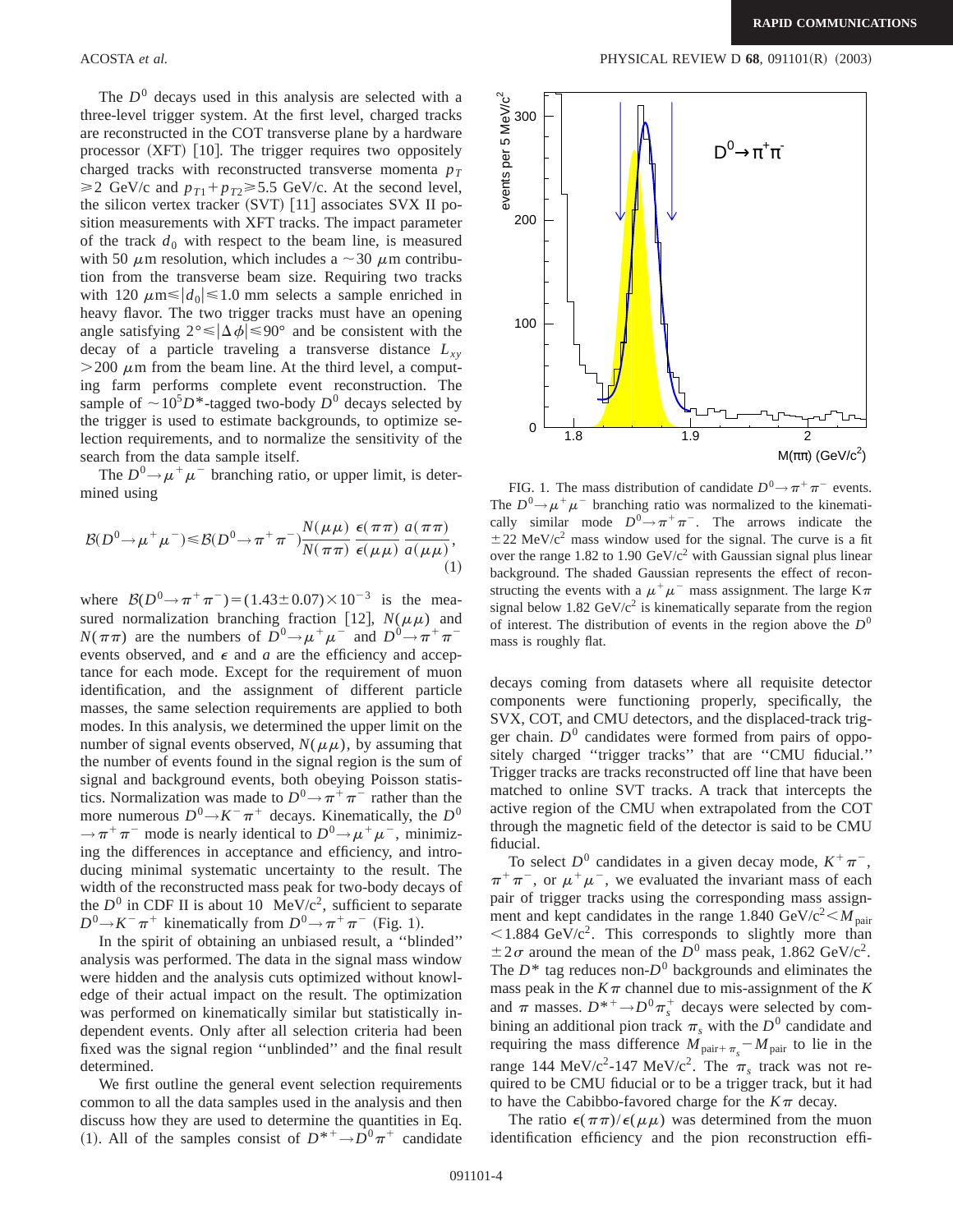ciency, measured in other analyses, as follows. From a sample of  $J/\psi \rightarrow \mu^+\mu^-$  decays collected by a trigger requiring one identified muon and one SVT track, the CMU identification efficiency for the unbiased muon was measured offline as a function of its transverse momentum  $p<sub>T</sub>$ . We convoluted the efficiency spectrum with the  $p_T$  spectrum of pions from  $D^0 \rightarrow \pi^+ \pi^-$  and determined the effective dimuon identification efficiency to be  $\epsilon(\mu\mu)$ =0.800  $\pm$  0.030. Using a detailed GEANT [13] detector simulation, the pion reconstruction efficiency was found to be 95  $\pm 1\%$ , yielding  $\epsilon(\pi\pi)=0.90\pm0.02$ , where the inefficiency arises primarily from hadronic interactions with detector material. Combining these values we find  $\epsilon(\pi\pi)/\epsilon(\mu\mu)$  $=1.13\pm0.04$ . Using the same detector simulation, we find the acceptance ratio  $a(\pi \pi)/a(\mu \mu) = 0.96 \pm 0.02$ .

The number of  $D^0 \rightarrow \pi^+ \pi^-$  decays  $N(\pi \pi)$  was determined by fitting the peak in the  $\pi\pi$  invariant mass spectrum. We performed a binned  $\chi^2$  fit with Gaussian signal plus linear background, as shown in Fig. 1. Both the mean and width of the Gaussian were free parameters in the fit.  $N(\pi \pi)$  is the integral of the Gaussian over the  $\pm 22$  MeV/c<sup>2</sup> mass window around  $1.862 \text{ GeV}/c^2$ .

The background to  $D^0 \rightarrow \mu^+ \mu^-$  was taken as the sum of two contributions having different mass spectra: a peaked contribution from  $D^0 \rightarrow \pi^+ \pi^-$  decays in which both pions are misidentified as muons, and a relatively flat background due to all other sources. The flat background was estimated from the number of  $\mu\mu$  candidates in a high mass sideband spanning the range 1.90 GeV/c<sup>2</sup>  $\lt M_{\mu\mu}$   $\lt 2.05$  GeV/c<sup>2</sup> with both tracks identified as muons. Before muon identification of the tracks is required, the distribution of events in the high mass sideband is found to be roughly constant, and we assume that this remains true after requiring muon identification. The expected flat background is the number of sideband events scaled by the ratio of the width of the signal region to the sideband region, 44/150.

The misidentification background was estimated from the number of  $D^0 \rightarrow \pi^+ \pi^-$  events reconstructed with the  $\mu\mu$ mass assignment and lying in the  $\pm 22$  MeV/c<sup>2</sup> signal window (shaded area falling between the arrows in Fig. 1) times the square of the probability for a pion to be misidentified as a muon. The  $\pi$ -misidentification probability was determined from the sample of  $D^*$ -tagged  $D^0 \rightarrow K^- \pi^+$  events. The average  $\pi$ -misidentification probability is  $1.3 \pm 0.1\%$ .

Three additional selection requirements were imposed. To remove instances in which the two  $D^0$  decay daughters extrapolate to the same region of the CMU, potentially correlating the muon identification of the two tracks, we cut on the azimuthal angle  $\Delta \phi_{CMU}$  between their projections into the CMU. To suppress combinatoric backgrounds, we cut on the impact parameter with respect to the beam line  $d_{xy}$  of the reconstructed  $D^0$  trajectory. Further, we cut on the transverse decay length of the  $D^0$  candidate,  $L_{xy}$ . The values of these cuts were optimized as described below.

We determined the optimal cut values by maximizing a figure of merit given by  $S/(1.5+\sqrt{B})$  [14] where *S* and *B* represent the number of signal and background events, respectively. This quantity has desirable properties for an



FIG. 2. The mass distribution of candidate  $D^0 \rightarrow \mu^+ \mu^-$  events. No events remain in the  $D^0$  mass region satisfying the event requirements. The events in the high mass sideband were used to estimate the background from all sources other than misidentification of  $D^0 \rightarrow \pi^+\pi^-$ .

analysis where both the signal and background are small: it behaves as  $S/\sqrt{B}$  for large *B* and it behaves as *S* as the estimated background approaches zero. The constant in the denominator is chosen to favor cuts that maximize the discovery reach at  $3\sigma$  significance. To estimate *S* in the optimization, we used the  $D^0 \rightarrow \pi^+ \pi^-$  sample. To estimate the misidentification component of *B*, we used a sample of  $D^0$  $\rightarrow K^- \pi^+$  decays in which both tracks were found to be misidentified as muons. To estimate all remaining contributions to *B*, we used the subset of the high-mass  $\pi\pi$  sideband sample in which one track was identified as a muon and the other was not. Note that the events used to estimate *B* in the optimization are distinct from the events used in the final background estimate for the result. The resulting selection requirements are  $|\Delta \phi_{\text{CMU}}| > 0.085$  rad,  $|d_{xy}| < 150 \mu$ m, and  $L_{xy}$ <0.45 cm. When applied to the samples used for optimization these cuts remove  $\approx 58\%$  of the background events and 12% of the signal events.

Using the optimized selection requirements,  $5.0 \pm 2.2$ events remain in the high mass sideband, yielding  $1.6 \pm 0.7$ expected from the flat component of the background. The number of  $D^0 \rightarrow \pi^+ \pi^-$  events falling in the signal window when reconstructed using the muon mass, multiplied by the square of the 1.3%  $\pi$ -misidentification probability, yields  $0.22 \pm 0.02$  expected misidentification events. The total expected background is  $1.8 \pm 0.7$  events. The number of events in the normalization mode is  $N(\pi\pi) = 1412 \pm 54$  (Fig. 1). Using this background estimate and normalization, the 90% confidence level sensitivity [15] is  $4.4 \times 10^{-6}$ .

We apply the optimized selection requirements to the signal region of the  $\mu\mu$  sample and find no events remaining, as displayed in Fig. 2. Conservatively taking the number of background events to equal zero, the 90% (95%) confidence level upper limit on the number of  $D^0 \rightarrow \mu^+ \mu^-$  events is 2.3  $(3.0)$ . Using Eq.  $(1)$  we find an upper limit on the branching fraction of  $B(D^0 \to \mu^+ \mu^-) \le 2.5 \times 10^{-6}$  (3.3×10<sup>-6</sup>) at the 90% (95%) confidence level.

The uncertainties on  $N(\pi \pi)$ ,  $\epsilon(\pi \pi)/\epsilon(\mu \mu)$ ,  $a(\pi\pi)/a(\mu\mu)$ , and  $B(D^0 \rightarrow \pi^+\pi^-)$  are incorporated into the limit using the prescription of Cousins and Highland